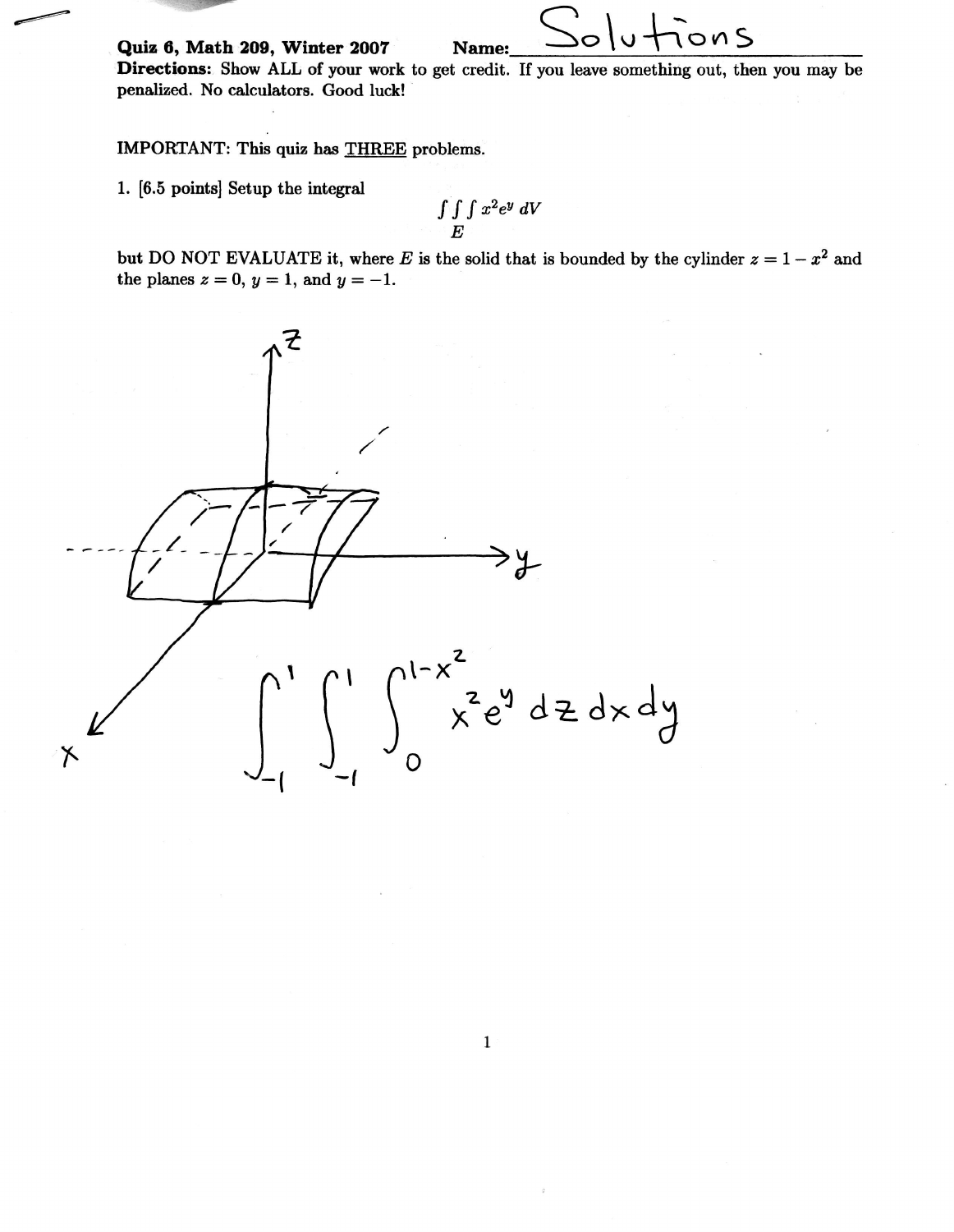2. [6.5 points] Setup an integral, but DO NOT EVALUATE it, to find the volume of the solid E that lies within the sphere  $x^2 + y^2 + z^2 = 1$ , above the xy-plane, and below the cone  $z = \sqrt{x^2 + y^2}$ .

Recall the following formulas:

 $\rho \sin(\phi) \cos(\theta)$ Hile : and share and , . The Latt The  $\rho \sin(\phi) \sin(\theta)$  $\pmb{y}$  $\frac{z}{\rho^2}$ <br>dV  $\rho \cos(\phi)$ <br>  $x^2 + y^2 + z^2$ <br>  $\rho^2 \sin(\phi) d\rho d\theta d\phi$ 

REALIAVE TO 2001 LA  $\lambda_3 = 1 = 8$  tobally, when the limit of bas



计路径 化二间管理

as the service of

 $P$  $b \times b \in b$   $l$